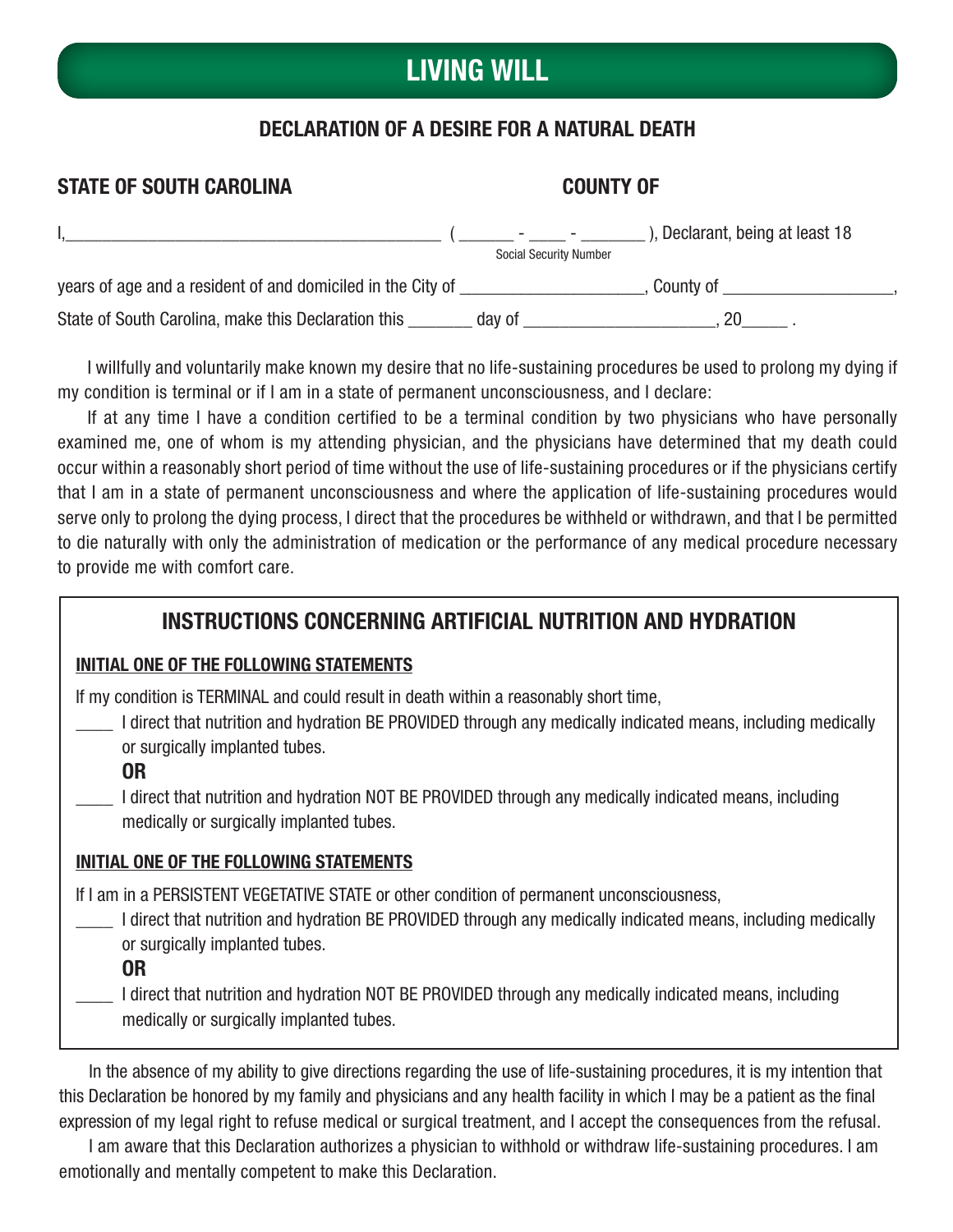## LIVING WILL

### APPOINTMENT OF AN AGENT (OPTIONAL)

| 1. You may give another person authority to REVOKE this declaration on your behalf. If you wish to do so, please enter that<br>person's name in the space below.                                                               |
|--------------------------------------------------------------------------------------------------------------------------------------------------------------------------------------------------------------------------------|
|                                                                                                                                                                                                                                |
|                                                                                                                                                                                                                                |
|                                                                                                                                                                                                                                |
| 2. You may give another person authority to ENFORCE this declaration on your behalf. If you wish to do so, please enter<br>that person's name in the space below.                                                              |
| Name of Agent with Power to Enforce: 1990 March 2014 1991 March 2014 1991 March 2014 1991 March 2014 1991 March 2014 1991 March 2014 1991 March 2014 1991 March 2014 1991 March 2014 1991 March 2014 1991 March 2014 1991 Marc |
|                                                                                                                                                                                                                                |
|                                                                                                                                                                                                                                |
|                                                                                                                                                                                                                                |

### REVOCATION PROCEDURES

THIS DECLARATION MAY BE REVOKED BY ANY ONE OF THE FOLLOWING METHODS; HOWEVER, A REVOCATION IS NOT EFFECTIVE UNTIL IT IS COMMUNICATED TO THE ATTENDING PHYSICIAN:

- (1) BY BEING DEFACED, TORN, OBLITERATED, OR OTHERWISE DESTROYED, IN EXPRESSION OF YOUR INTENT TO REVOKE, BY YOU OR BY SOME PERSON IN YOUR PRESENCE AND BY YOUR DIRECTION. REVOCATION BY DESTRUCTION OF ONE OR MORE OF MULTIPLE ORIGINAL DECLARATIONS REVOKES ALL OF THE ORIGINAL DECLARATIONS;
- (2) BY A WRITTEN REVOCATION SIGNED AND DATED BY YOU EXPRESSING YOUR INTENT TO REVOKE;
- (3) BY YOUR ORAL EXPRESSION OF YOUR INTENT TO REVOKE THE DECLARATION. AN ORAL REVOCATION TO THE ATTENDING PHYSICIAN BY A PERSON OTHER THAN YOU IS EFFECTIVE ONLY IF:
	- (A) THE PERSON WAS PRESENT WHEN THE ORAL REVOCATION WAS MADE;
	- (B) THE REVOCATION WAS COMMUNICATED TO THE PHYSICIAN WITHIN A REASONABLE TIME;
	- (C) YOUR PHYSICAL OR MENTAL CONDITION MAKES IT IMPOSSIBLE FOR THE PHYSICIAN TO CONFIRM THROUGH SUBSEQUENT CONVERSATION WITH YOU THAT THE REVOCATION HAS OCCURRED. TO BE EFFECTIVE AS A REVOCATION, THE ORAL EXPRESSION CLEARLY MUST INDICATE YOUR DESIRE THAT THE DECLARATION NOT BE GIVEN EFFECT OR THAT LIFE-SUSTAINING PROCEDURES BE ADMINISTERED;
- (4) IF YOU, IN THE SPACE ABOVE, HAVE AUTHORIZED AN AGENT TO REVOKE THE DECLARATION, THE AGENT MAY REVOKE ORALLY OR BY A WRITTEN, SIGNED AND DATED INSTRUMENT. AN AGENT MAY REVOKE ONLY IF YOU ARE INCOMPETENT TO DO SO. AN AGENT MAY REVOKE THE DECLARATION PERMANENTLY OR TEMPORARILY;

 $\overline{\phantom{a}}$  ,  $\overline{\phantom{a}}$  ,  $\overline{\phantom{a}}$  ,  $\overline{\phantom{a}}$  ,  $\overline{\phantom{a}}$  ,  $\overline{\phantom{a}}$  ,  $\overline{\phantom{a}}$  ,  $\overline{\phantom{a}}$  ,  $\overline{\phantom{a}}$  ,  $\overline{\phantom{a}}$  ,  $\overline{\phantom{a}}$  ,  $\overline{\phantom{a}}$  ,  $\overline{\phantom{a}}$  ,  $\overline{\phantom{a}}$  ,  $\overline{\phantom{a}}$  ,  $\overline{\phantom{a}}$ 

(5) BY YOUR EXECUTING ANOTHER DECLARATION AT A LATER TIME.